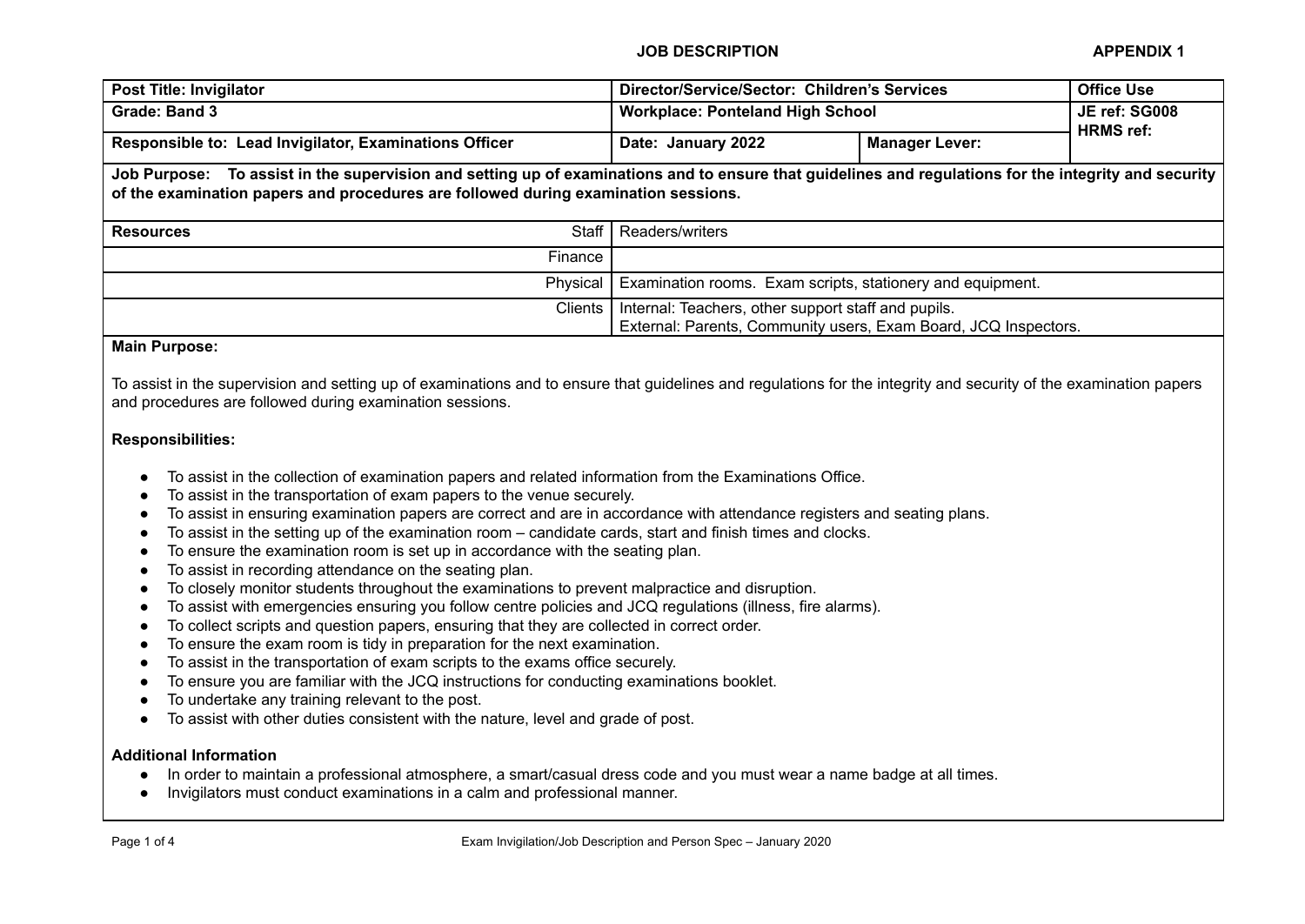| <b>Support for the School</b>                                                                                                                                                                                                                                                                |  |  |  |  |
|----------------------------------------------------------------------------------------------------------------------------------------------------------------------------------------------------------------------------------------------------------------------------------------------|--|--|--|--|
| Comply with all school policies relating to:                                                                                                                                                                                                                                                 |  |  |  |  |
| <b>Health and Safety</b><br><b>Equal Opportunities</b><br><b>Child Protection</b><br>E-Safety<br>Confidentiality and data protection.                                                                                                                                                        |  |  |  |  |
| 2.<br>Work in such a way as to promote the ethos and vision of the school.                                                                                                                                                                                                                   |  |  |  |  |
| 3.<br>Participate in training and development, and activities that contribute to the management of performance.                                                                                                                                                                              |  |  |  |  |
| Attend and participate in regular meetings.<br>4.                                                                                                                                                                                                                                            |  |  |  |  |
| 5.<br>To undertake other duties and responsibilities as required commensurate with the grade of the post.                                                                                                                                                                                    |  |  |  |  |
| The duties and responsibilities highlighted in this job description are indicative and may vary over time. Postholders are expected to undertake other duties and<br>responsibilities relevant to the nature, level and extent of the post and the grade has been established on this basis. |  |  |  |  |
| <b>Work Arrangements</b>                                                                                                                                                                                                                                                                     |  |  |  |  |
| Transport requirements:                                                                                                                                                                                                                                                                      |  |  |  |  |
| Working patterns:<br>Working conditions:                                                                                                                                                                                                                                                     |  |  |  |  |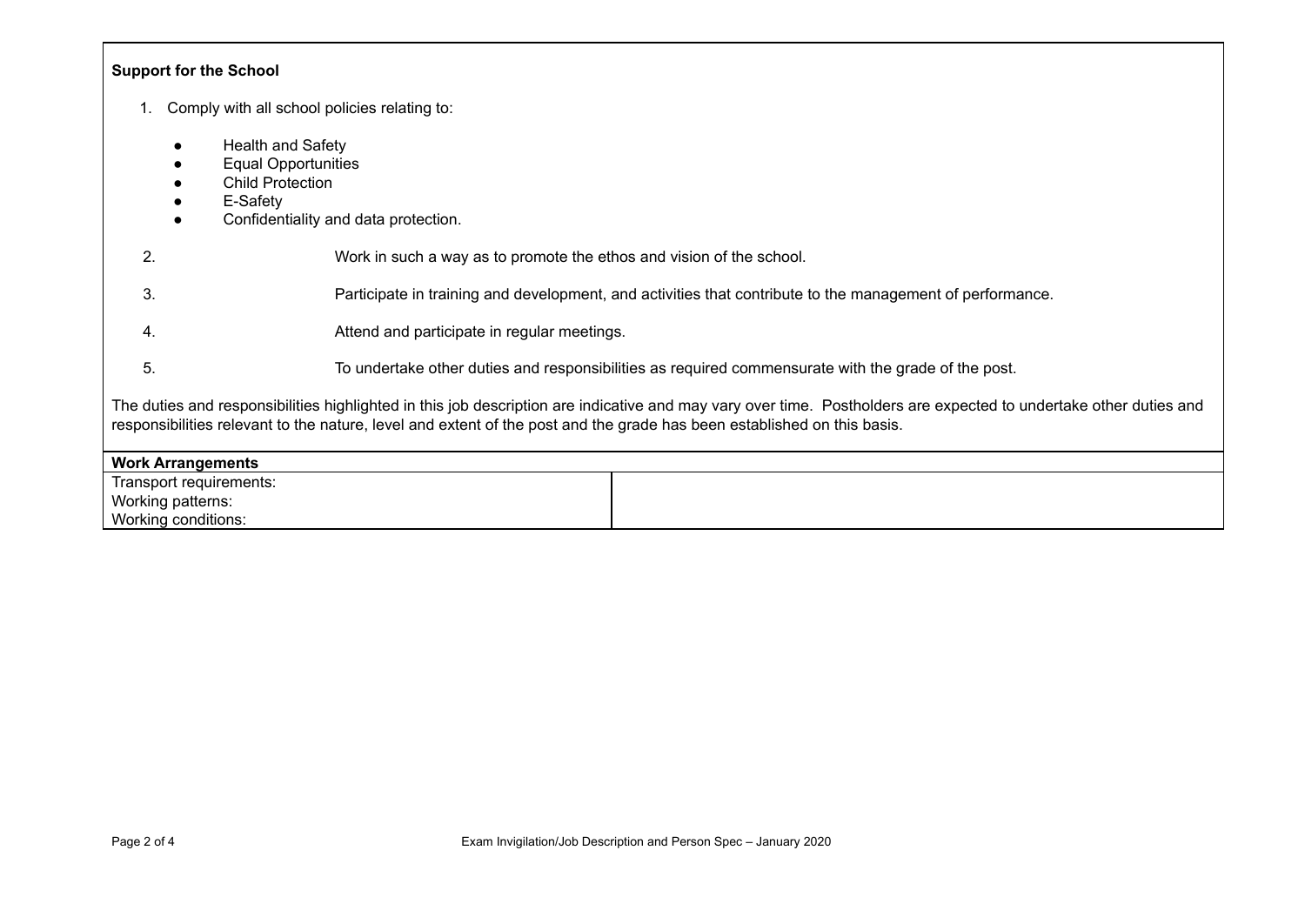## **PERSON SPECIFICATION Appendix 2**

| <b>Post Title:</b><br>Invigilator                                                                                                                                                                                                                                                                                                                     | <b>Director/Service/Sector:</b><br>Ref:                                                       |                     |  |  |
|-------------------------------------------------------------------------------------------------------------------------------------------------------------------------------------------------------------------------------------------------------------------------------------------------------------------------------------------------------|-----------------------------------------------------------------------------------------------|---------------------|--|--|
| <b>Essential</b>                                                                                                                                                                                                                                                                                                                                      | <b>Desirable</b>                                                                              | <b>Assess</b><br>by |  |  |
| <b>Knowledge and Qualifications</b>                                                                                                                                                                                                                                                                                                                   |                                                                                               |                     |  |  |
| A good general education to age of 16 with either evidence of<br>examination success or successful experience of work in a similar field.                                                                                                                                                                                                             |                                                                                               |                     |  |  |
| <b>Experience</b>                                                                                                                                                                                                                                                                                                                                     |                                                                                               |                     |  |  |
|                                                                                                                                                                                                                                                                                                                                                       | Previous experience of working as an Exams Invigilator or in<br>higher education environment. |                     |  |  |
| <b>Skills and competencies</b>                                                                                                                                                                                                                                                                                                                        |                                                                                               |                     |  |  |
| Ability to relate to candidates yet maintain an air of authority.<br>Ability to communication with candidates and members of staff clearly<br>and accurately.<br>Ability to work as part of a team or alone as necessary.<br>Comfortable under pressure.<br>Flexible approach to work.<br>Reliable and punctual.<br>Accuracy and attention to detail. | An understanding of the examination process.<br>An understanding of the JCQ regulations.      |                     |  |  |
| <b>Personal Qualities, Aptitudes</b>                                                                                                                                                                                                                                                                                                                  |                                                                                               |                     |  |  |
|                                                                                                                                                                                                                                                                                                                                                       |                                                                                               |                     |  |  |
| <b>Other</b>                                                                                                                                                                                                                                                                                                                                          |                                                                                               |                     |  |  |
| Excellent record of attendance and punctuality.<br>Understanding of the role within safeguarding.                                                                                                                                                                                                                                                     |                                                                                               |                     |  |  |